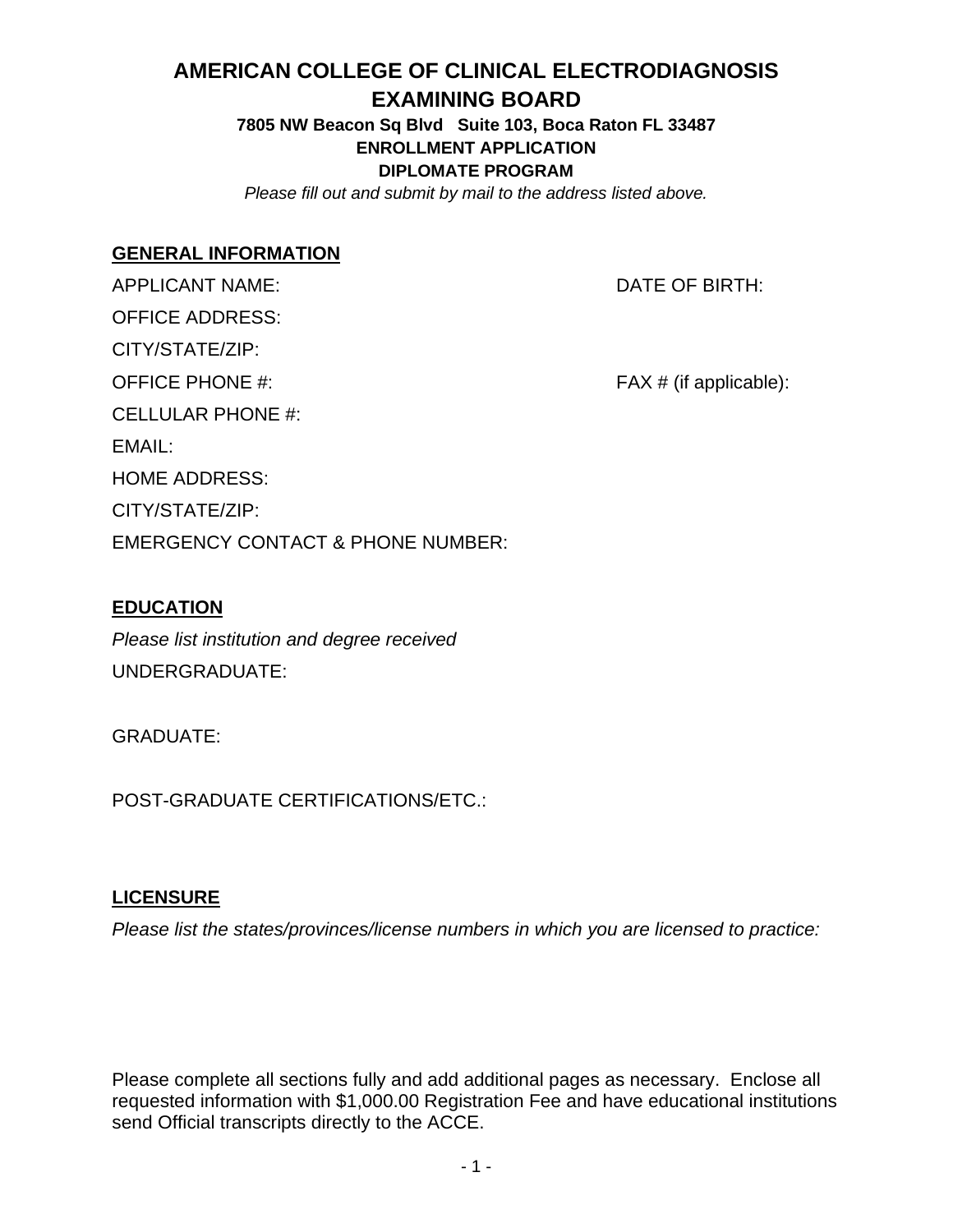# **AMERICAN COLLEGE OF CLINICAL ELECTRODIAGNOSIS EXAMINING BOARD**

#### **7805 NW Beacon Sq Blvd Suite 103, Boca Raton FL 33487 ENROLLMENT APPLICATION DIPLOMATE PROGRAM**

#### **REGISTRATION FEE - \$1,000.00 (non-refundable)**

*All fees are payable by check. Please check one of the following:* 

*\_\_\_\_ I will send a check in the amount of \$1,000.00 (payable to ACCE). I understand that this payment includes the registration fee. I understand that if I choose to withdraw my application or if it is rejected for any reason whatsoever, all fees are non-refundable.* 

*OR* 

*\_\_\_\_ I will pay by check in four monthly installments of \$250.00 each. I understand that this payment includes the registration fee. I understand that if I choose to withdraw my application or if it is rejected for any reason whatsoever, all fees are non-refundable.*

#### **Board Eligibility Requirements**

1. Must hold a Doctor of Chiropractic degree.

2. Must hold a valid license or certificate to legally practice profession in your country, state, or province of legal residence as appropriate.

#### **AND**

3. Must have successfully completed a minimum of 300 hours of postgraduate studies in electrodiagnosis or a combination of 150 hours of postgraduate studies in electrodiagnosis and 150 hours of postgraduate studies in chiropractic neurology sponsored by one of the following:

- a) An institution having status with an accrediting agency recognized by the Council on Chiropractic Education (CCE)
- b) Agency having the reciprocal agreement with the CCE, directed toward qualification to become certified in electrodiagnosis.

#### **OR**

4. Prior Diplomate and/or Fellowship and Board Certification in Electrodiagnosis.

#### **OR**

5. 2 years of EDX clinical experience with ACCE review of qualifications (education, publications, etc.)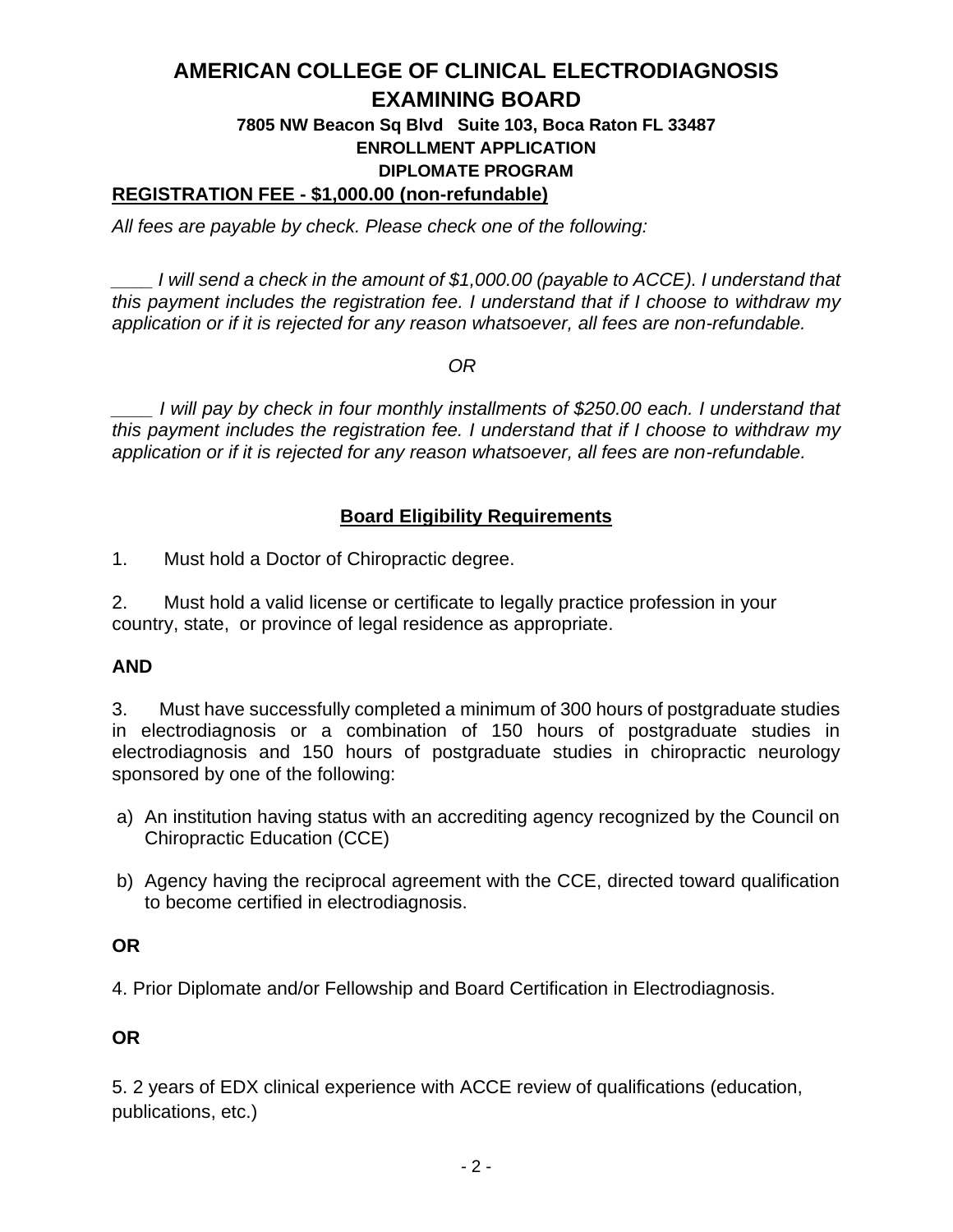## **AMERICAN COLLEGE OF CLINICAL ELECTRODIAGNOSIS EXAMINING BOARD**

#### **7805 NW Beacon Sq Blvd Suite 103, Boca Raton FL 33487 ENROLLMENT APPLICATION DIPLOMATE PROGRAM**

Total # Transcripted Hrs in EDX: \_\_\_\_\_\_\_\_\_\_\_\_\_\_\_\_\_\_\_\_\_\_\_\_\_\_\_\_\_\_\_\_\_\_\_\_\_\_\_\_\_\_\_

Year Completed EDX Program: \_\_\_\_\_\_\_\_\_\_\_\_\_\_\_\_\_\_\_\_\_\_\_\_\_\_\_\_\_\_\_\_\_\_\_\_\_\_\_\_\_\_\_

Total # of Years Practicing EDX: \_\_\_\_\_\_\_\_\_\_\_\_\_\_\_\_\_\_\_\_\_\_\_\_\_\_\_\_\_\_\_\_\_\_\_\_\_\_\_\_\_\_\_

Total # of EDX Patients Examined (Approx):\_\_\_\_\_\_\_\_\_\_\_\_\_\_\_\_\_\_\_\_\_\_\_\_\_\_\_\_\_\_\_\_\_\_

Please Enclose **4** Complete Patient Examinations that you recently performed with the following: 1. Brief Patient History 2. Physical Examination Findings 3. Advanced Imaging Findings 4. All EDX Data Waveforms and Data Tables 5. Test Interpretation & Report

NOTE: Please remove all personal patient identifying information on the four above EDX Cases

Please List all Professional Disciplinary Actions, Allegations, & Charges:

Have you ever been convicted of a serious crime? Yes / No

If yes, please explain:

Professional Recommendations & References: Names & Addresses of 3 professional colleagues (only one Doctor of Chiropractic):

| 1    |            |                            |  |
|------|------------|----------------------------|--|
| Name | Profession | Address & Phone            |  |
| 2.   |            |                            |  |
| Name | Profession | <b>Address &amp; Phone</b> |  |
| 3.   |            |                            |  |
| Name | Profession | Address & Phone            |  |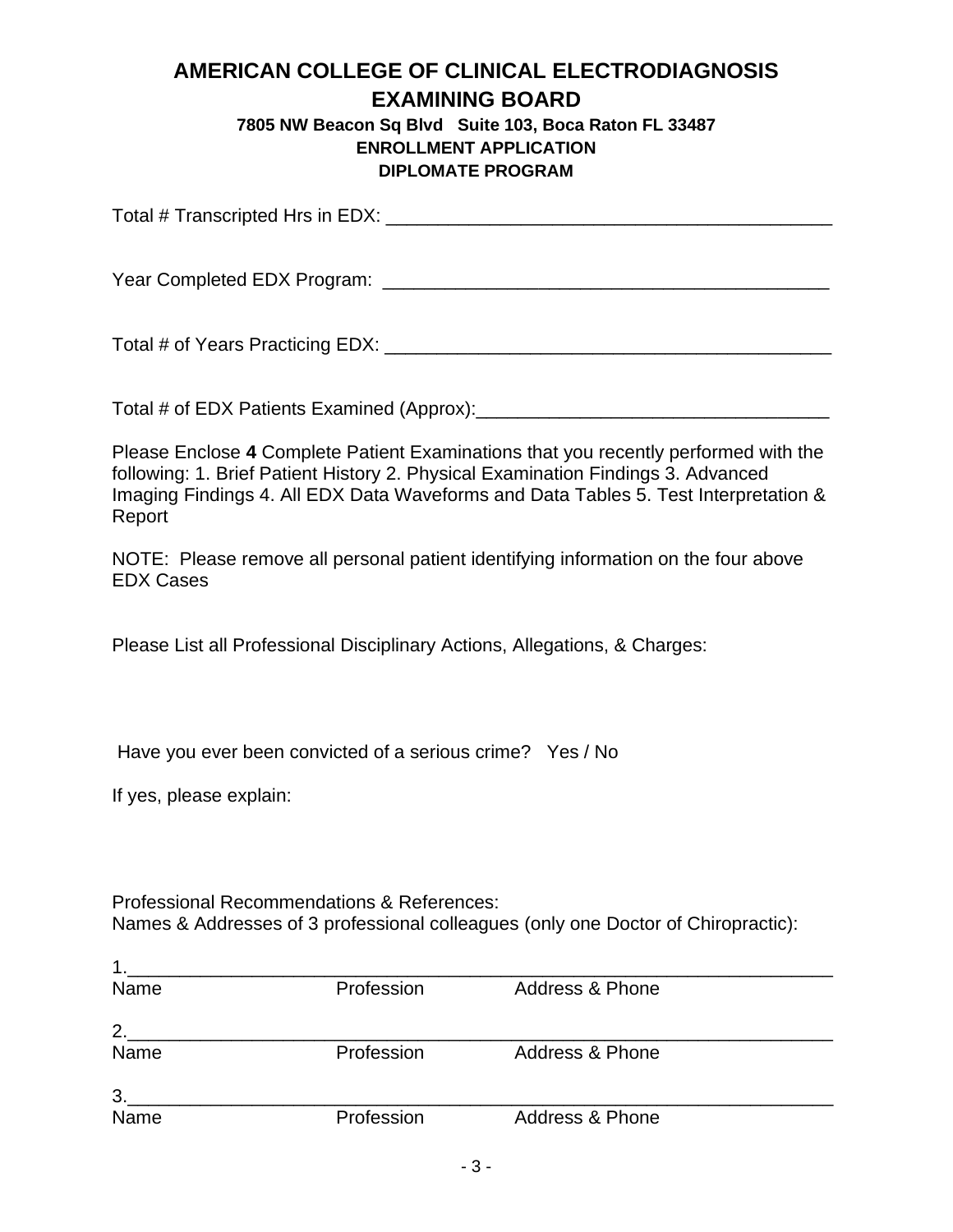### **AMERICAN COLLEGE OF CLINICAL ELECTRODIAGNOSIS EXAMINING BOARD 7805 NW Beacon Sq Blvd Suite 103, Boca Raton FL 33487 ENROLLMENT APPLICATION DIPLOMATE PROGRAM**

Additional Documentation to be enclosed:

1. Photocopy of all University/College Diplomas 2. Photocopy of all State/Providence Licenses. 3. Copy of Current Curriculum Vitae/Resume. 4. Two identical recent color Passport size photos (2"x2" approx). 5. Have entire completed packet signed and notarized before mailing. 6. Check or Money Order to: "AMERICAN COLLEGE OF CLINICAL ELECTRODIAGNOSIS". Examination Fee \$1,000.00 (Non-refundable)

Please Mail Completed Application to:

#### **AMERICAN COLLEGE OF CLINICAL ELECTRODIAGNOSIS EXAMINING BOARD**

Please Attach Two Photos Below:

RECENT COLOR PASSPORT PHOTO #1 RECENT COLOR PASSPORT PHOTO #2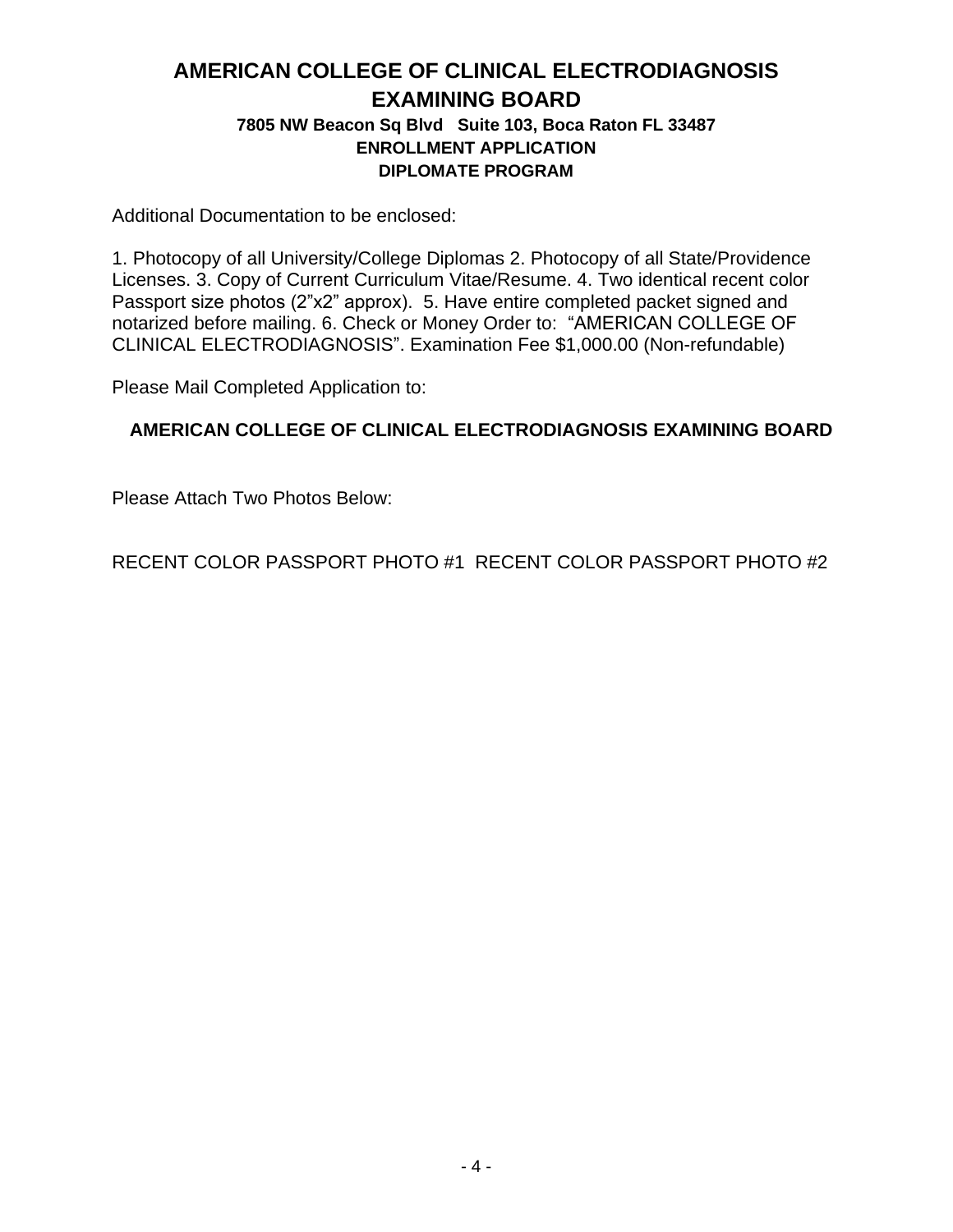### **AMERICAN COLLEGE OF CLINICAL ELECTRODIAGNOSIS EXAMINING BOARD 7805 NW Beacon Sq Blvd Suite 103, Boca Raton FL 33487**

# **ENROLLMENT APPLICATION DIPLOMATE PROGRAM**

Please sign completed application in the presence of a Notary Public before mailing to ACCE.

I,\_\_\_\_\_\_\_\_\_\_\_\_\_\_\_\_\_\_\_\_\_\_\_\_\_\_\_\_\_\_\_\_\_\_\_\_\_\_, HEREBY CERTIFY UNDER (ACCE DIPLOMATE CANDIDATE)

PENALTY OF PERJURY THAT ALL INFORMATION ENCLOSED IS ACCURATE, TRUE, AND COMPLETE TO THE BEST OF MY KNOWLEDGE.

\_\_\_\_\_\_\_\_\_\_\_\_\_\_\_\_\_\_\_\_\_\_\_\_\_\_\_\_\_\_\_\_\_\_\_\_\_\_\_\_\_\_\_\_\_\_\_\_\_ \_\_\_\_\_\_\_\_\_\_\_\_\_\_\_\_\_\_\_\_ ACCE DIPLOMATE CANDIDATE'S SIGNATURE DATE

# **NOTARY SIGNATURE & NOTARY SEAL**

Sworn to before me this

 $\frac{1}{2}$  day of

\_\_\_\_\_\_\_\_\_\_\_\_\_\_\_\_\_\_\_\_\_\_\_\_\_\_\_\_\_

Notary Public